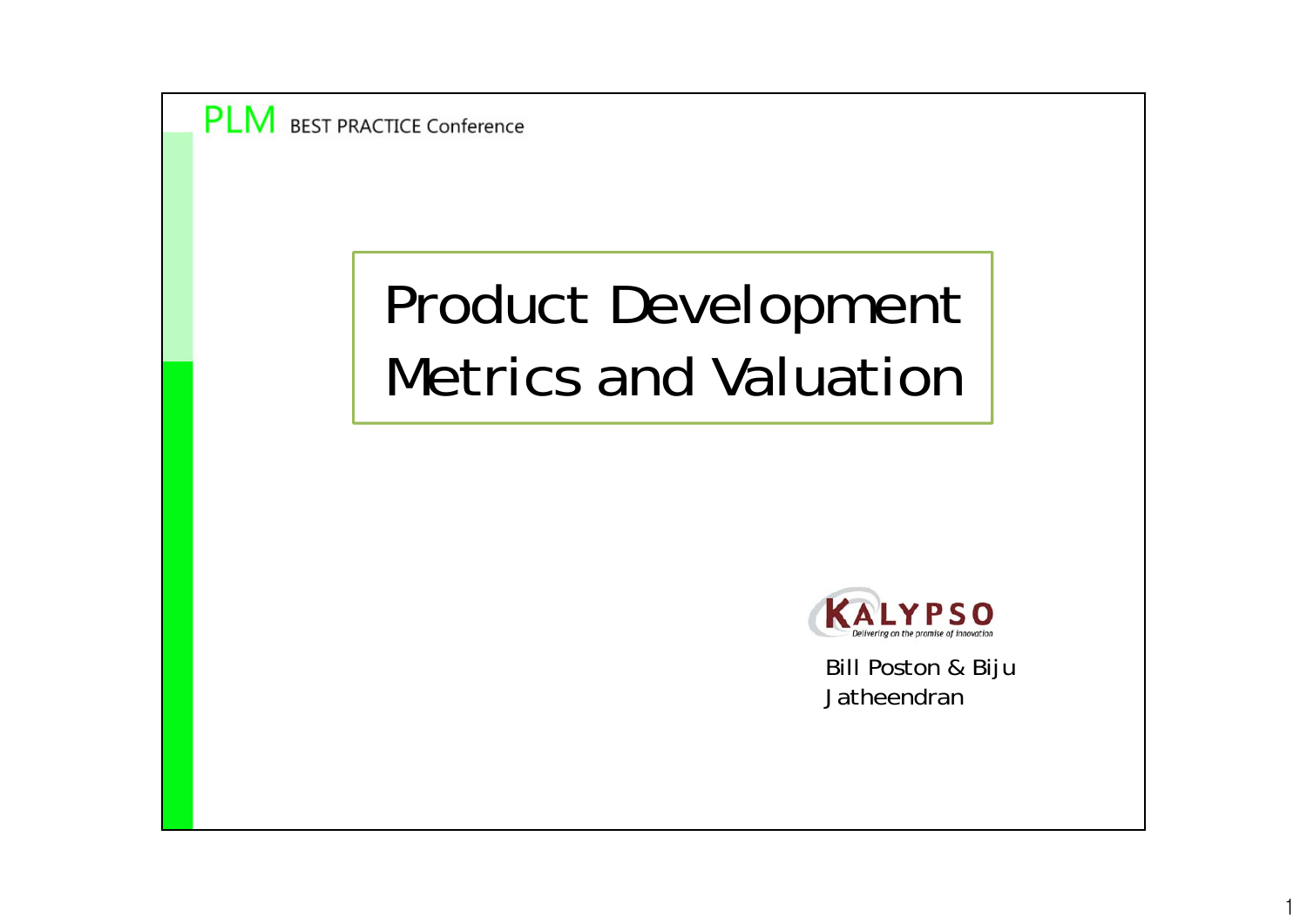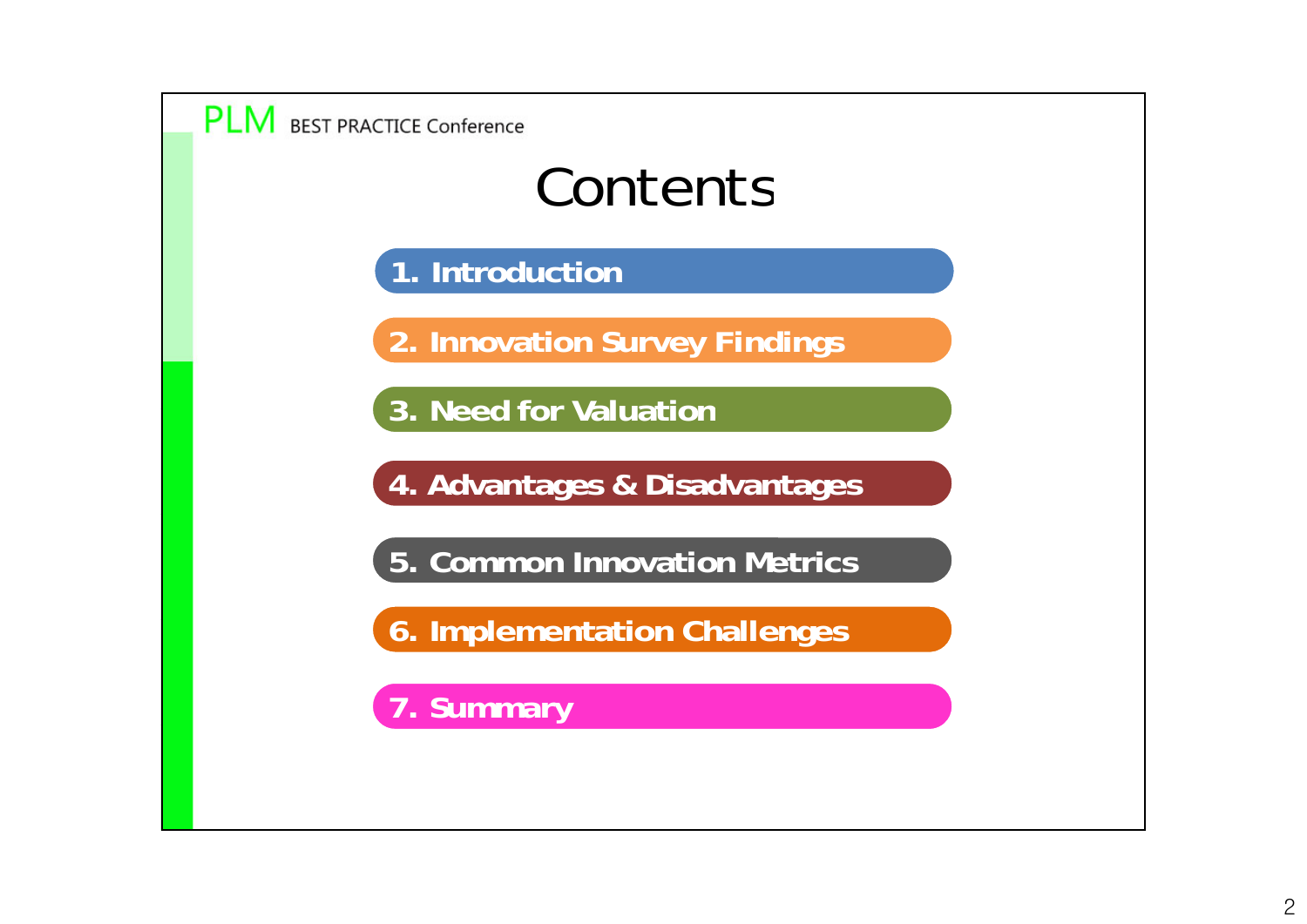## Introduction

### **Objective**

This session will explore the objectives, practices, and challenges associated with valuing product development pipelines and programs. We will discuss various methods and metrics employed to quantify the expected contribution from product development activities and monitor the health of an innovation pipeline.

**Key Take-Aways**

- • Examples of common and advanced program and pipeline valuation methods
- •Lessons learned from successful (and not so successful) deployment of metrics
- • Insight on the challenges associated with measuring in-market performance

3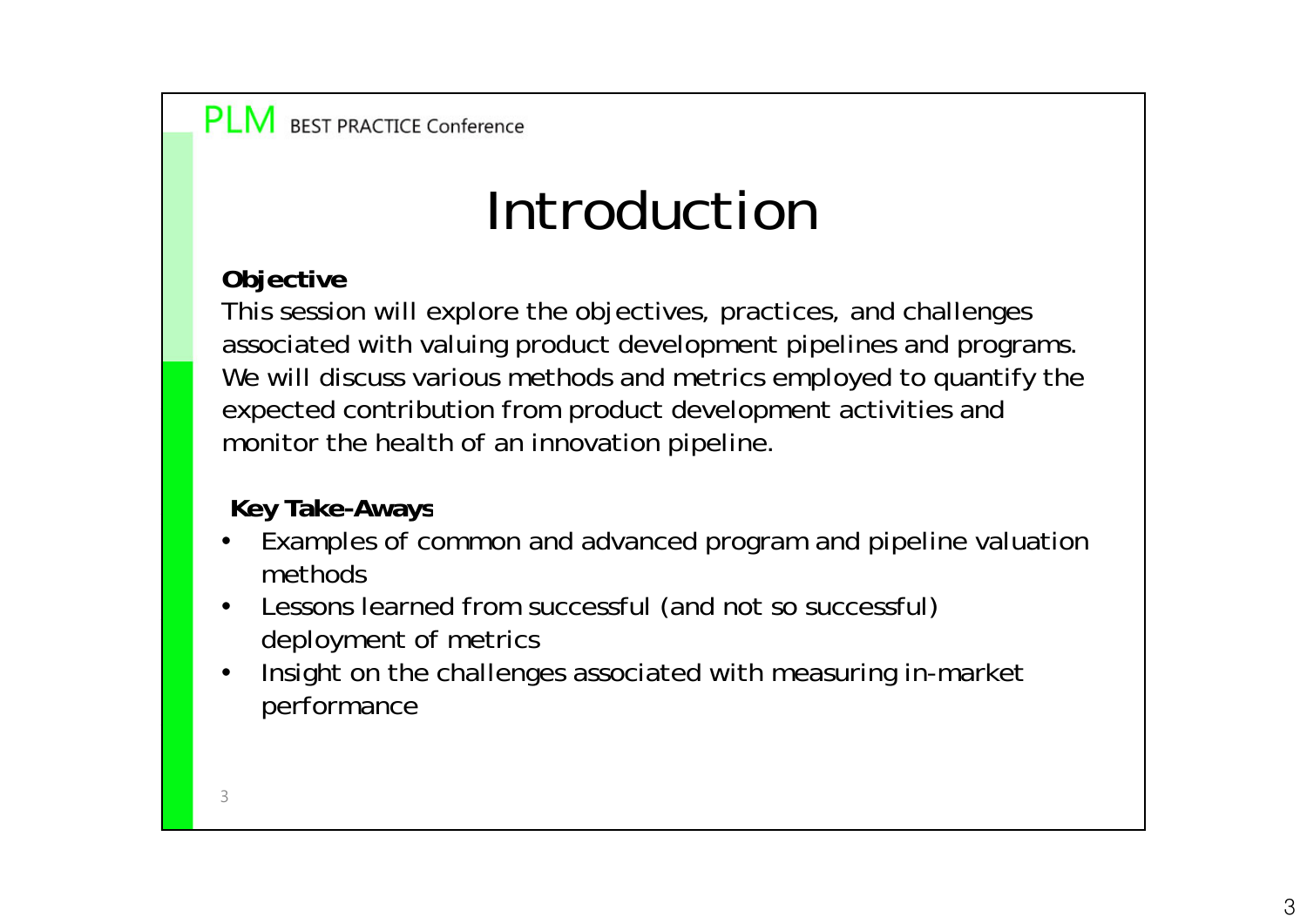## Innovation Survey Findings

- •Innovation is widely *under-measured*, and few firms—even those that attempt to track innovation rigorously—are confident they are doing it right
- •• Most companies that do use metrics typically use only a handful *five or fewer*
- • The three metrics that executives consider most valuable are *time to market*, *new product sales*, and *return on investment* in innovation
- •Few companies tie employee *incentives* to innovation metrics
- • The *potential* for most companies to improve their measurement practices—and, as a result, boost their return on innovation spending—is *sizable*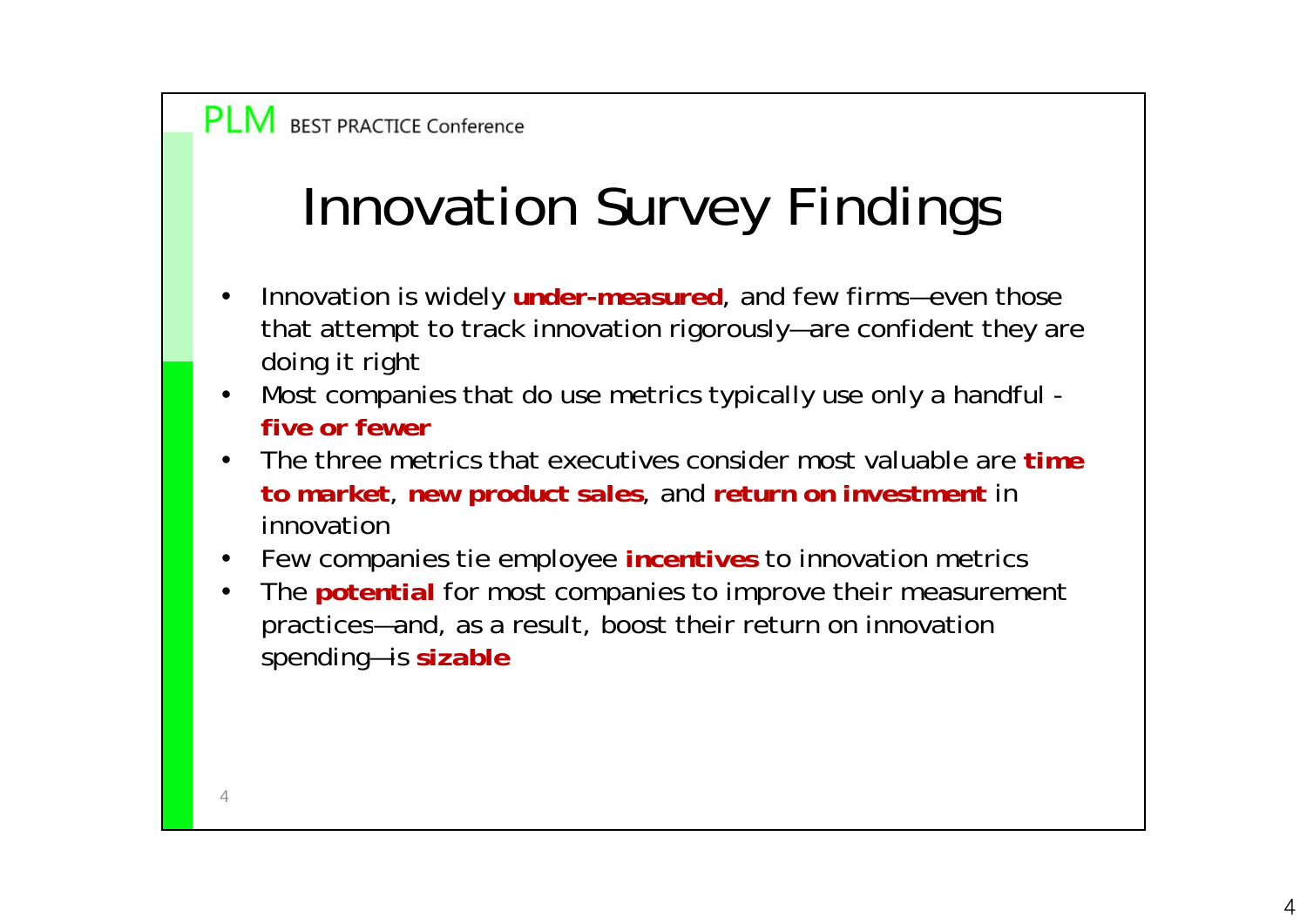## Need for Valuation

- •Estimate contribution from pipeline projects to operating plan
- •Determine if current level of investment will deliver growth goals
- •Compare the relative merits of one potential investment to another
- •Improving the selection of the right ideas to fund and develop
- •Ensure balance in the portfolio between large and small projects
- •Monitor performance against projections to improve forecasting
- •Learn from what works and what does not work in innovation
- •Monitor performance against strategic innovation objectives
- •Improve the return on investment in innovation projects
- •Accelerate the development cycle and improve time to market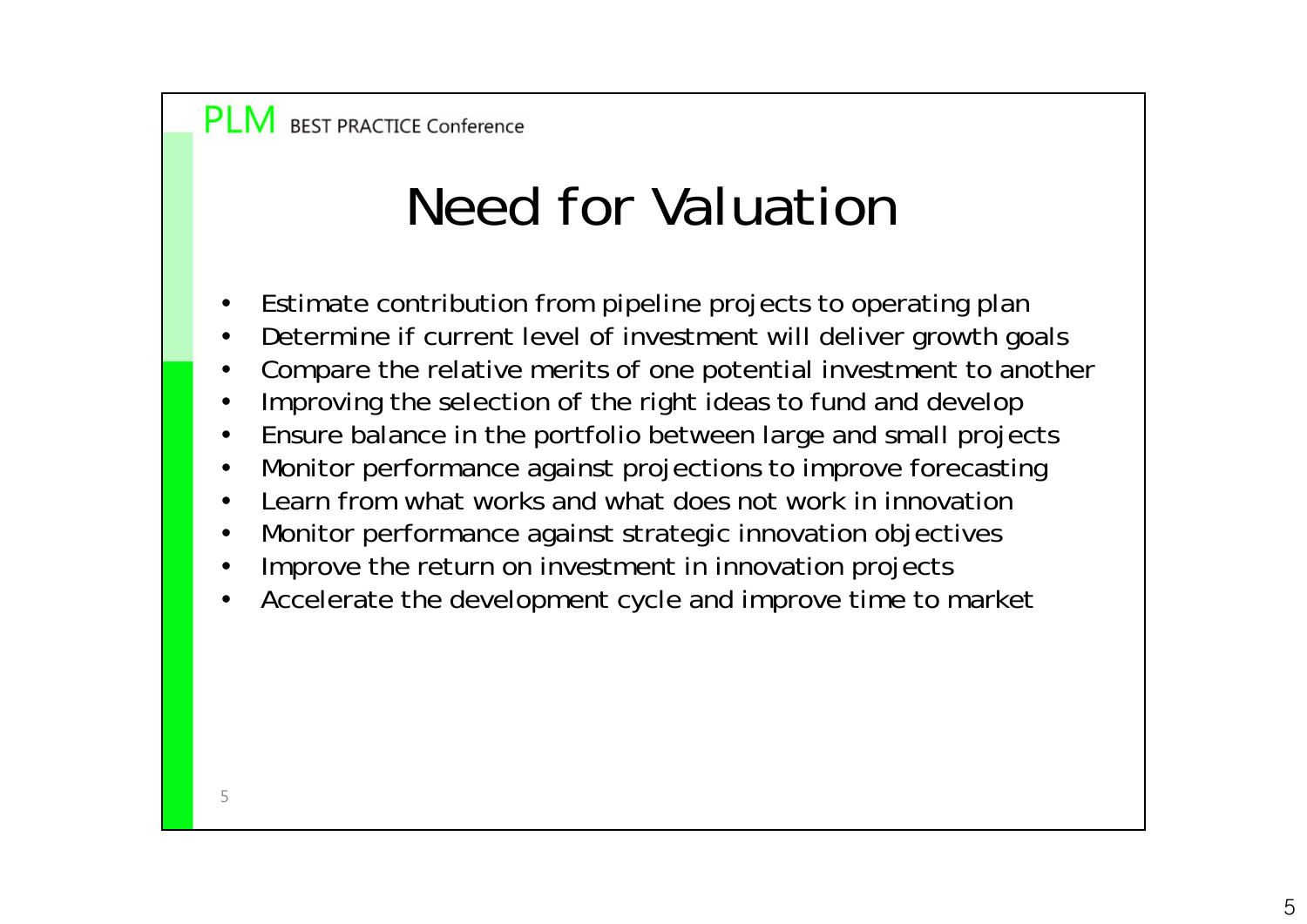## Advantages / Disadvantages

- •Net Present Value
- •• Expected Net Present Value
- •Expected Commercial Value
- $\bullet$ Productivity Index
- $\bullet$ • Options Pricing Theory
- $\bullet$ Various Scoring Models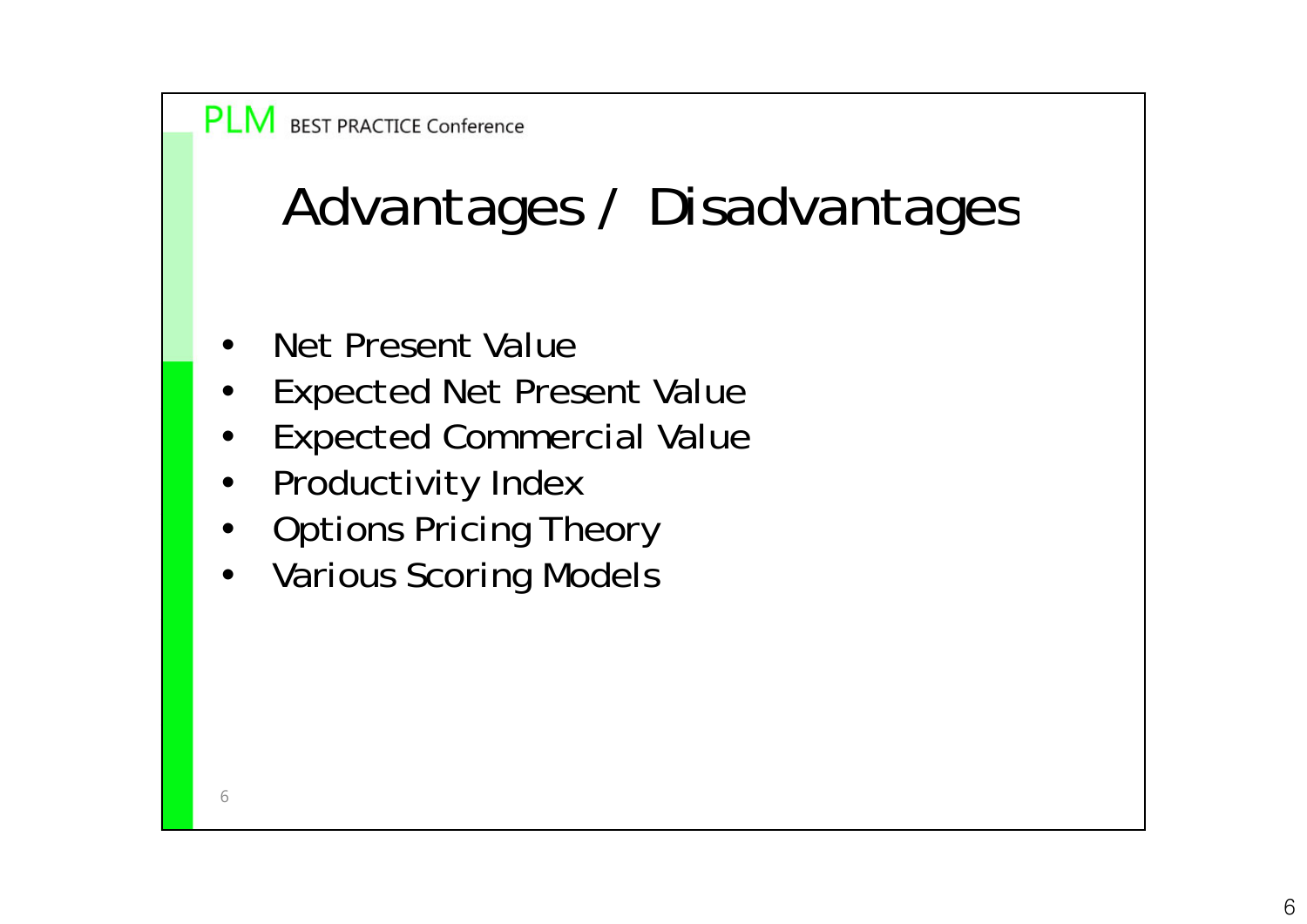### Common Innovation Metrics

#### **Input metrics**

Number of ideas, concepts or projects in the pipeline

**Output metrics**

Revenue from new products or services

Customer satisfaction with new products or services

Return on investment in innovation

Percentage of sales from new products in a given time period

Number of new products or services launched

Profit growth from new products or services

#### **Process metrics**

7

Time to market or cycle times between specific gates

Phase attrition rates and number of projects passing gates

R&D spending as a percentage of revenue

Number of people actively devoted to innovation

Net Present Value (NPV) of the entire new product and service portfolio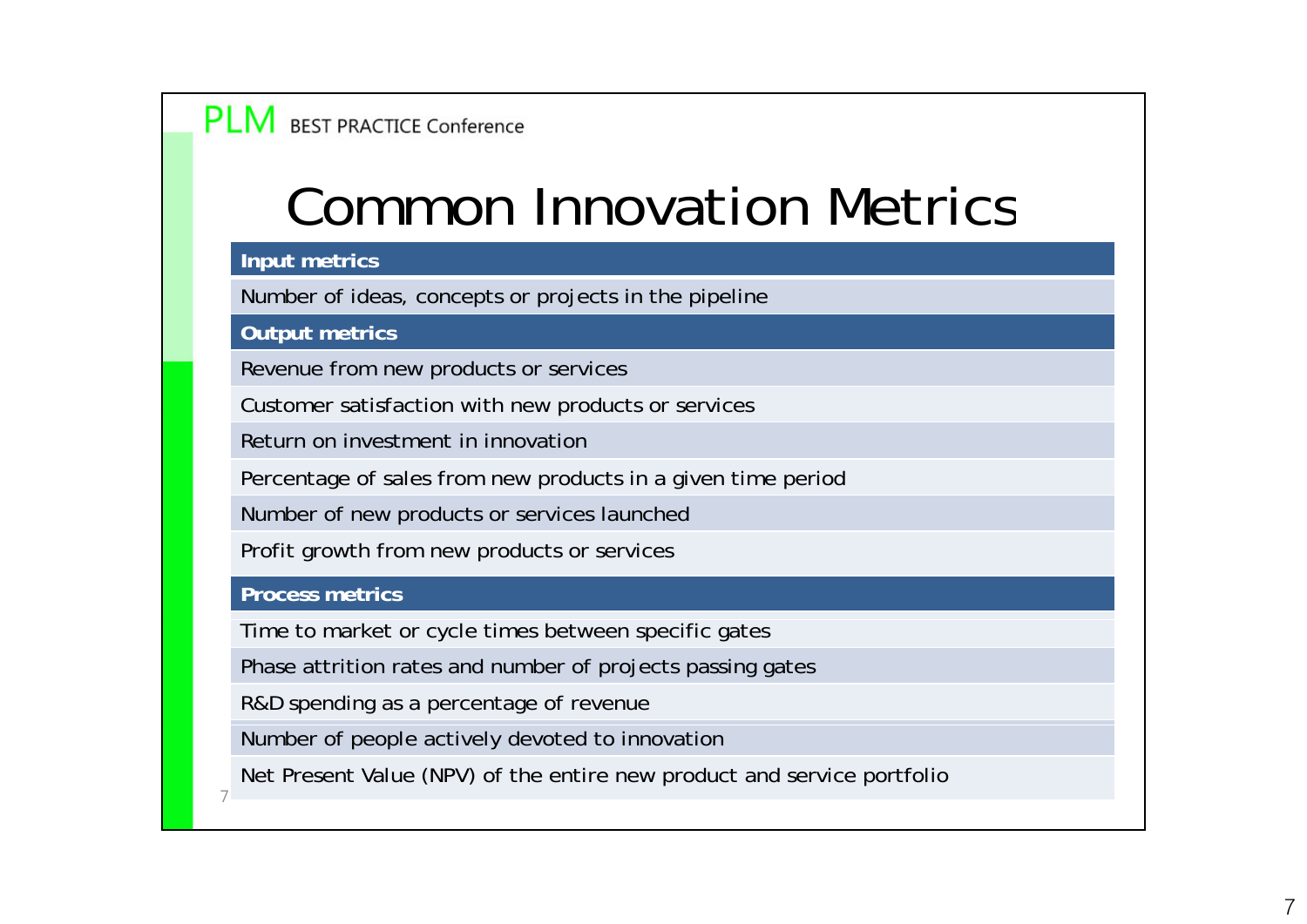## Implementation Challenges

- •Consistency of definition and application
- •Valuations do not convey insight
- •Measuring results often requires heroic effort
- •Linking investment to return can be difficult
- •Uncertain what the right benchmark values are
- •Balance of input, process and output metrics
- •Using measures to drive improved performance
- •• Learning from post-launch impact measures